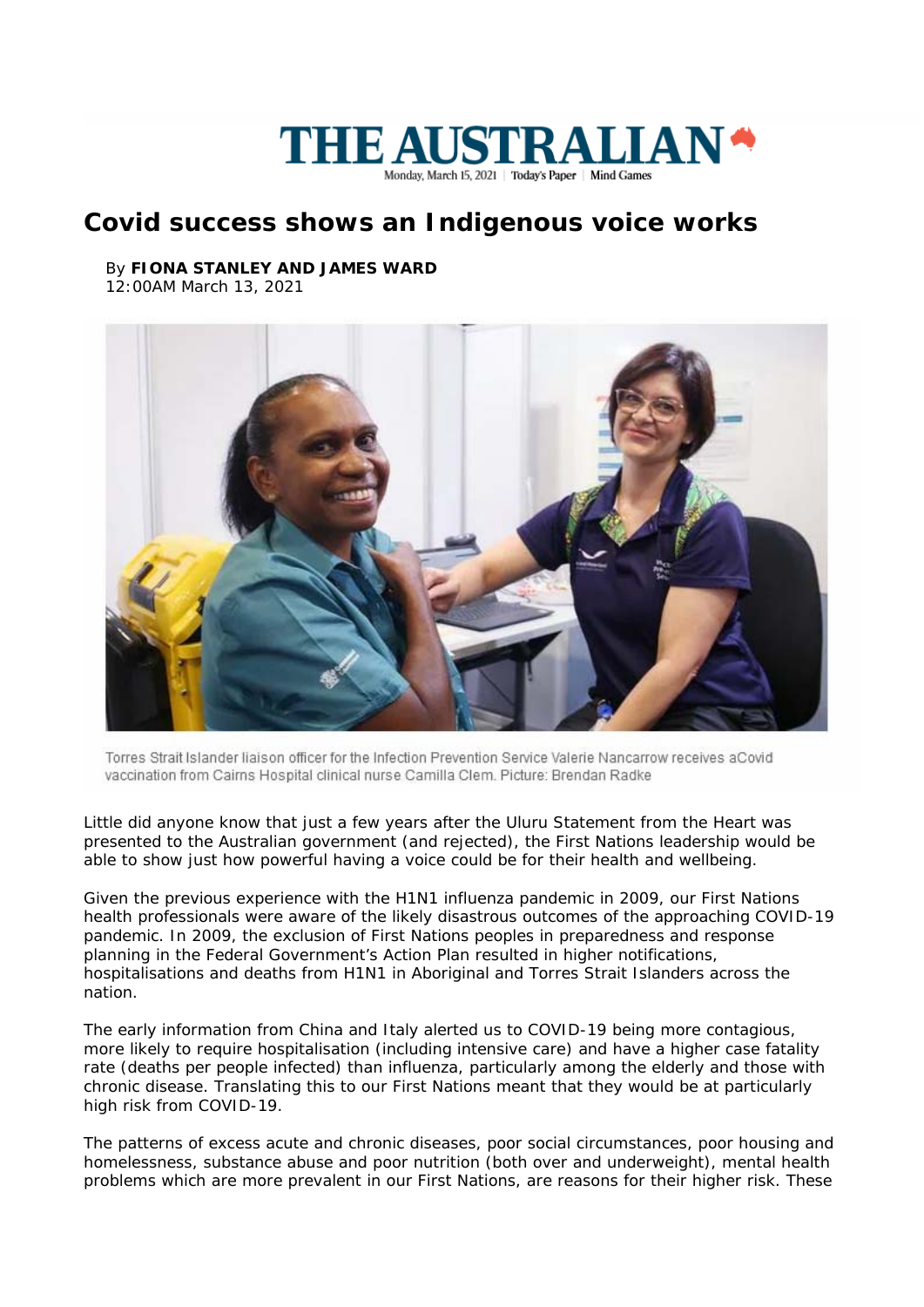are not actually First Nations problems but the result of the removal of their lands, culture and children. They are a result of decades of racist and harmful policies, neglect, marginalisation, poor educational and employment opportunities and rejection after rejection of requests for recognition of the first peoples who have been here for probably more than 60,000 years.

Despite these high rates of serious illness, they are much less likely to be diagnosed early, receive screening and get good care, even for those living in major urban and regional centres, close to good services. The majority, 80 per cent, of Aboriginal and Torres Strait Islander people, live in urban centres and rural towns. Much of this poor care is due to overt individual and systemic racism and an understandable reluctance by First Nations people to use mainstream health services. Much of the huge investment in Aboriginal services was not developed in collaboration with them, most were designed by possibly well-meaning bureaucrats who were ignorant of the contexts in which First Nations were living, and remote from their experiences.



Yarrabah resident Keisha Dangar, 31, with son Drew, at the roadblock outside the Yarrabah indigenous community south of Cairns. The town was locked down to defend against coronavirus. Picture: Brian Cassey

Given this background, the response of the First Nations to the pandemic is all the more remarkable. As they comprise 3 per cent of the population, we would have expected at least 3 per cent of Australia's 27,750 cases i.e. 850, would have been in First Nations populations. As of January 2021, there have only been 148 cases nationwide, 15 per cent of these hospitalised, one in intensive care and no deaths. There have been no cases in remote communities and none associated with the Black Lives Matter marches. The rate of infection in the non-Indigenous population was 1.12 per 1000 people while that for First Nations was only 0.19 per 1000; this is a six-fold difference. A complete reversal of the "gap". The death rate for non-Indigenous people was .04 per 1000 people and zero for First Nations. Not only did they save hundreds of cases and deaths, they avoided significant hospital and intensive care costs. This response is the best of any Indigenous group in the world with many having devastating outcomes (such as Navajo, Canada, Brazil).

How did they do it? The Aboriginal Community Controlled Health services under the national coordination of NACCHO, swung in to action across the country. Their outstanding health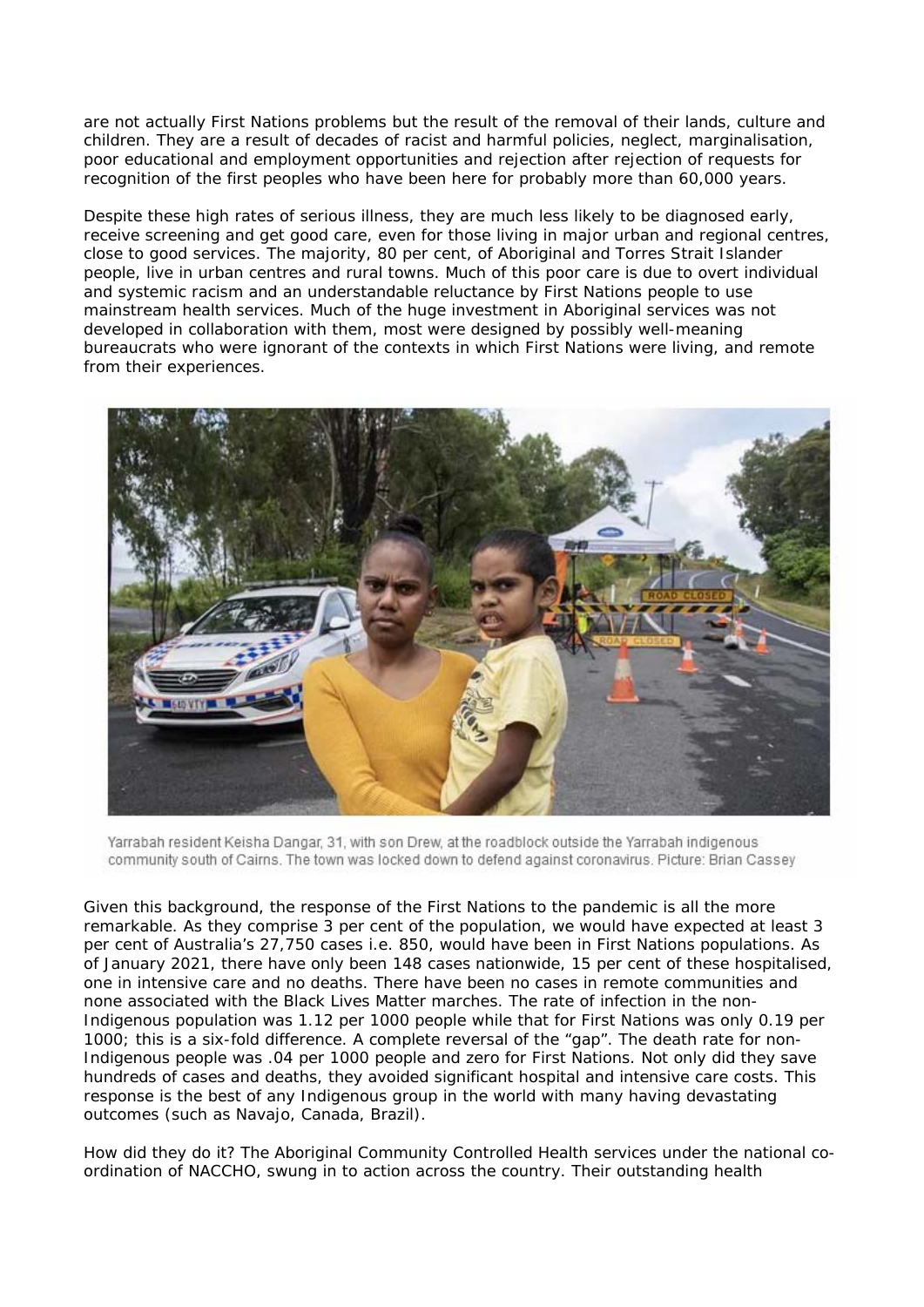professional and organisational leadership rapidly implemented best practice across all Aboriginal Community Controlled health and welfare organisations. Many heading up the ACCHOs are not only well trained medically but also have public health training and knew exactly what they had to do to protect their communities and to manage disease if it occurred.

This was done by setting up trusted collaborations with relevant state, territory and federal government departments. By March 6 last year, NACCHO joined forces with the federal Department of Health to set up the Aboriginal and Torres Strait Islander Advisory Group for COVID-19 to provide advice on all aspects of the pandemic response. It was co-chaired by NACCHO and the Department of Health; they met three times a week and unlike H1N1, First Nations were not only at the table, they were in charge of their response.

All aspects of the pandemic were covered from testing, PPR, social distancing and hygienic practices, provision of care, to social and nutritional support, isolating communities and protecting elders, and very impressive health promotion messages on social media, Indigenous TV and radio (in language and culturally appropriate). They lobbied for the implementation of the Biosecurity Act to close remote communities.



Enshrining a First Nations voice in the Australian constitution will mean that their response to the pandemic is not a one-off historical moment but rather normal business for governments

This response is so dramatically different from what was expected that it deserves close analysis to guide future policies and practices. Surely we can build on the successful COVID-19 strategies and experiences to put in place the success factors and maybe close the gap much quicker than current trajectories are predicting? The major difference was that First Nations were acknowledged to be capable of leading this response, were given power to act and they established the partnerships they needed to achieve this outcome. This was a unique moment after decades of failed policies which excluded them from design and implementation. Racism at this level was replaced by a commitment to self-determination, empowerment and control: COVID-19 has shown us what a voice would look like.